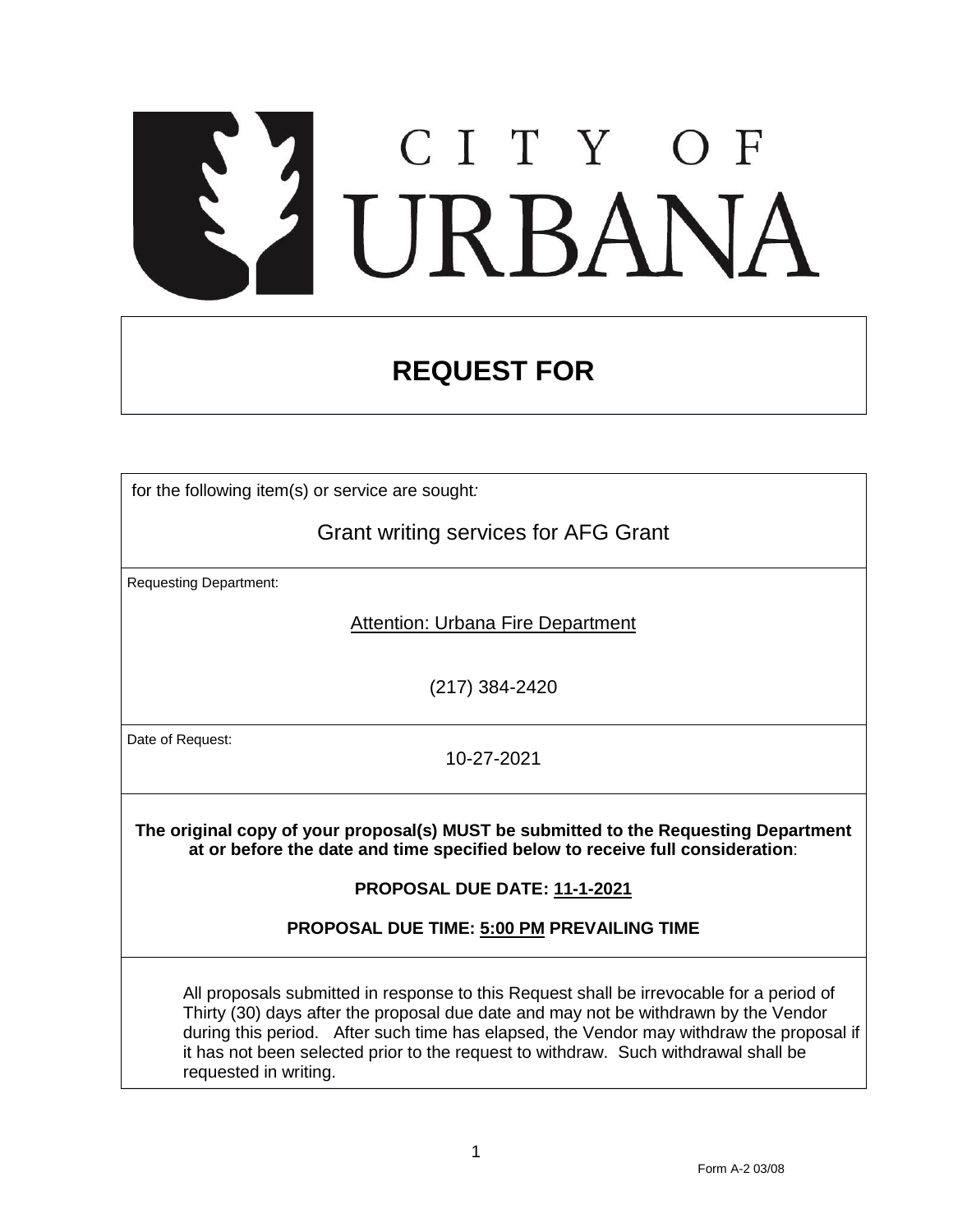**The City reserves the right to waive technicalities or to accept or reject any proposal or combination of proposals based upon the City's determination of its best interest.**

# **SECTION 1. GENERAL PROVISIONS**

#### **1.1 Vendor Questions**

ALL questions pertaining to this Request (RFP or RFQ) must be submitted in writing at least three (3) business days prior to the deadline for submission to:

April Smysor Administrative Assistant to the Fire Chief City of Urbana 400 S. Vine St.

Facsimile: 217-384-2449 Email: alsmysor@urbanaillinois.us

Vendors are prohibited from contacting staff of the City of Urbana regarding this Request except as specifically set forth herein. Failure to comply with this provision may result in rejection of any or all proposals.

# **1.2 Proposal Content and Format**

Your proposal(s) must include the following information:

#### Section 1 **Vendor Information**:

- (A) Name, address, phone number and website of the Vendor;
- (B) Name of the contact person for the Vendor;

#### Section 2 **Acknowledgments:**

Acknowledgment of any response to questions or addenda sent by the City.

#### Section 3 **Proposal Information:**

The proposal shall contain at a minimum the following:

- (a) Number of AFG applications submitted in the last three years
- (b) Number of successful AFG awards in the last three years
- (c) Cost

# Section 4 **Attachments:**

(a) Proposal Form must be complete for consideration.